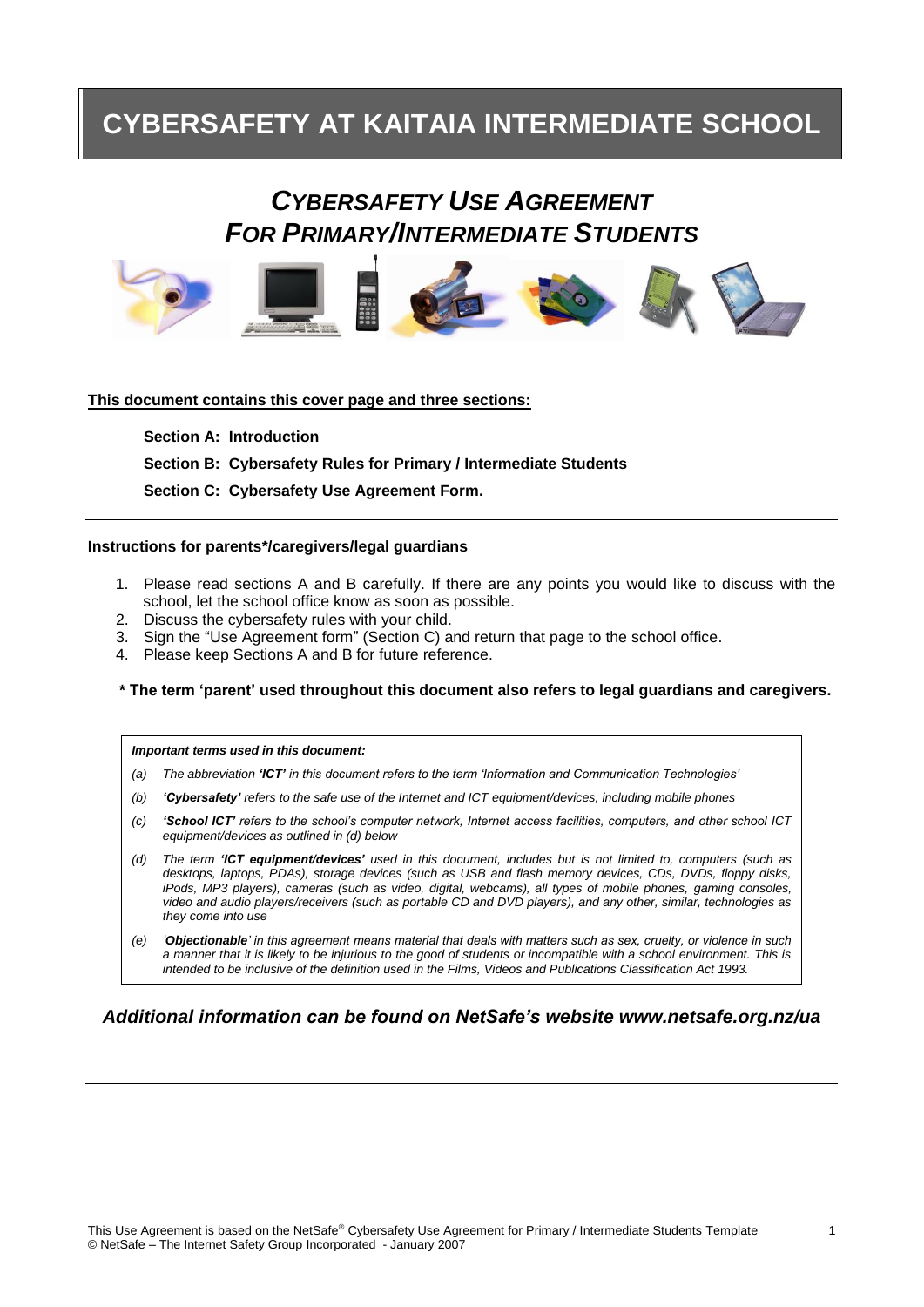## **SECTION A** *INTRODUCTION*

The measures to ensure the cybersafety of Kaitaia Intermediate School outlined in this document are based on our core values.

The school's computer network, Internet access facilities, computers and other school ICT equipment/devices bring great benefits to the teaching and learning programmes at Kaitaia Intermediate School, and to the effective operation of the school.

Our school has rigorous cybersafety practices in place, which include cybersafety use agreements for all school staff and students.

The overall goal of the school in this matter is to create and maintain a cybersafety culture which is in keeping with the values of the school, and legislative and professional obligations. This use agreement includes information about your obligations, responsibilities, and the nature of possible consequences associated with cybersafety breaches which undermine the safety of the school environment.

All students will be issued with a use agreement and once signed consent has been returned to school, students will be able to use the school ICT equipment/devices.

The school's computer network, Internet access facilities, computers and other school ICT equipment/devices are for educational purposes appropriate to the school environment. This applies whether the ICT equipment is owned or leased either partially or wholly by the school, and used on *or* off the school site.

The school may monitor traffic and material sent and received using the school's ICT network. The school may use filtering and/or monitoring software to restrict access to certain sites and data, including email.

The school may audit its computer network, Internet access facilities, computers and other school ICT equipment/devices or commission an independent forensic audit.

# **SECTION B** *RULES TO HELP KEEP KAITAIA INTERMEDIATE SCHOOL STUDENTS CYBERSAFE*

*As a safe and responsible user of ICT I will help keep myself and other people safe by following these rules*

- 1. I cannot use school ICT equipment until my parent(s) and I have signed my Use Agreement form (see last page) and the completed form has been returned to school.
- 2. I can only use the computers and other school ICT equipment for my schoolwork.
- 3. If I am unsure whether I am allowed to do something involving ICT, I will ask the teacher first.
- 4. If I have my own user name, I will log on only with that user name. I will not allow anyone else to use my user name.
- 5. I will not tell anyone else my password.
- 6. I can only go online or access the Internet at school when a teacher gives permission and an adult is present.
- 7. I understand that I must not, at any time, use the Internet, email, mobile phones or any ICT equipment to be mean, rude, offensive, or to bully, harass, or in any way harm anyone else connected to our school, or the school itself, even if it is meant as a 'joke'.
- 8. While at school, I will not:
	- Attempt to search for things online I know are not acceptable at our school. This could include anything that is rude or violent or uses unacceptable language such as swearing